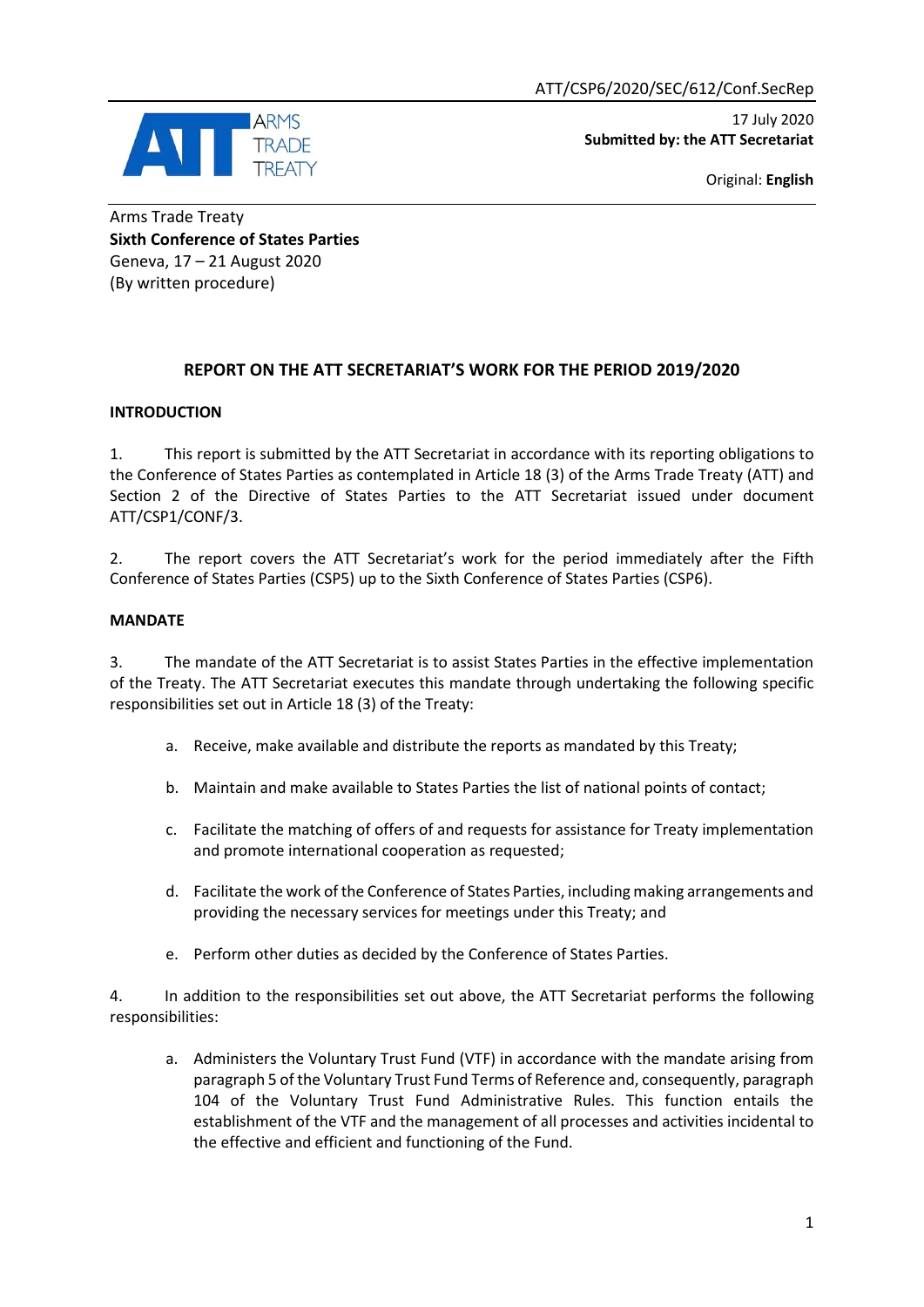b. Administers the ATT sponsorship programme in accordance with the decision of CSP4 to entrust the ATT Secretariat with the administration of the ATT sponsorship programme (see paragraph 34 of the *[Final Report](https://www.thearmstradetreaty.org/images/CSP4/CSP4_documents/CSP4_Final_Report-_August_2018_ATT_CSP4_2018_SEC_369_Conf.FinRep.Rev1.pdf)* of CSP4 held from 20-24 August 2018).

## **THE ATT SECRETARIAT'S WORK IN THE REPORTING PERIOD**

5. In the reporting period, the ATT Secretariat undertook the activities listed hereunder in fulfilment of its responsibilities.

#### 6. **Administrative Support**

- a. To further the ATT transparency and reporting objectives, the ATT Secretariat managed the system for sending notifications, receiving and posting Initial and Annual reports submitted under Article 13 of the ATT, national control lists established under Article 5 (4), and national point(s) of contact under notified to it Article 5 (6) of the Treaty.
- b. Managed the system for providing reminders to States Parties with regard to forthcoming reporting deadlines.
- c. To uphold good governance and realize value for money, the ATT Secretariat continued to implement the ATT Procurement Policy in all its procurement of goods and services.
- d. Provided support to and executed directives of the Management Committee on matters falling within the parameters of the Management Committee's oversight responsibility.
- e. As part of the ATT Secretariat's institutionalization, maintained the interface arrangements between the ATT Secretariat and the Geneva Centre for Security Sector Governance (DCAF) with regard to human resources, IT and central support services in the context of the standing Administrative and Financial Arrangements between the ATT Secretariat and the Swiss government.
- f. Responded to telephone and email inquiries from States and the general public regarding the ATT process.

#### 7. **Financial Management**

- a. In October 2019, prepared and issued invoices to States for financial contributions towards the ATT 2020 budget as adopted by CSP5.
- b. In October 2019, prepared and posted on the ATT website the ATT rollover register for transparency purposes.
- c. In March 2020 and pursuant to Rule 8 of the ATT Financial Rules, prepared and circulated reminders to States for their outstanding assessed contributions. In addition, implemented the administrative measures to address some of the causes of delayed and non-payment of assessed contributions as outlined in Table 1 of the Management Committee's proposal to CSP4 regarding unpaid financial contributions (ATT/CSP4.MC/2018/MC/353/Conf.UnpaidContr).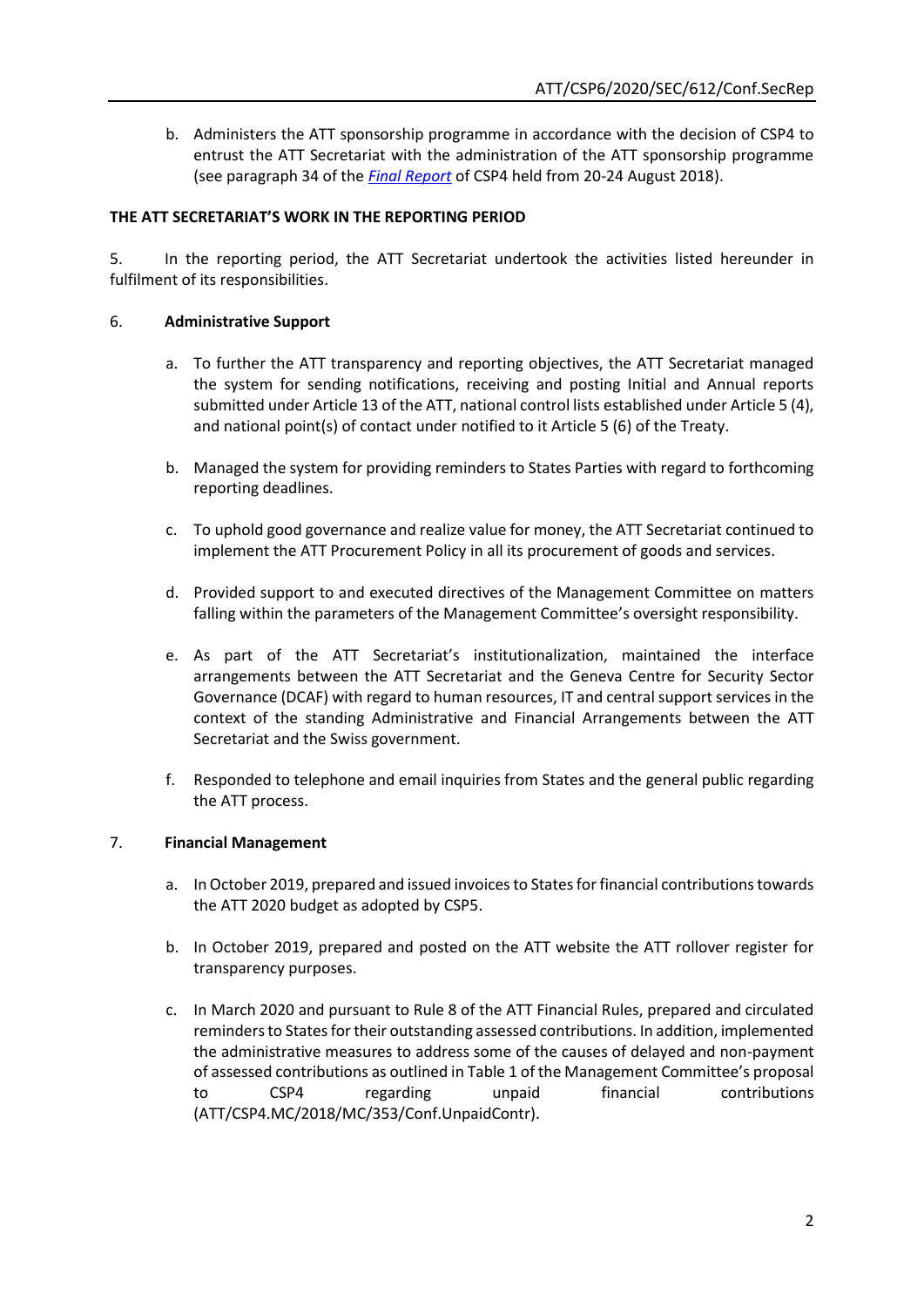- d. Prepared documentation to facilitate discussions during the informal preparatory process of CSP6 regarding financial contributions to ATT budgets, patterns of payment and their implications for the financial viability of the ATT.
- e. On a quarterly basis, updated and posted on the ATT website the status of ATT financial contributions for transparency purposes.
- f. Prepared the 2021 budget estimates for the ATT Secretariat and the Seventh Conference of States Parties (CSP7) which, after review by the Management Committee, were presented to States Parties on 18 May 2020 for consideration at CSP6.
- g. Managed the ATT budget by providing regular updates to the Management Committee and States. Furthermore, consolidated the established processes for expenditure control between the ATT Secretariat and DCAF, in its financial support role set out in the Administrative and Financial Arrangements between the ATT Secretariat and the Swiss government.
- h. Pursuant to Rule 10 of the ATT Financial Rules, facilitated the auditing of the ATT Secretariat, the Voluntary Trust Fund and the ATT Sponsorship Programme's accounts by *PricewaterhouseCoopers*, the appointed ATT auditors.

## 8. **Status of implementation of tasks allocated by CSP5**

- a. Made available on the ATT website all documents by ATT bodies that were considered by CSP5 to assist states in their ATT work.
- b. Participated in the implementation of the outreach strategy on reporting adopted by CSP4 and endorsed by CSP5.
- c. In accordance with the CSP5 decision, drafted instructions or guidance on the use of the information exchange platform.
- d. Collaborated with the Co-chairs of the Working Group on Transparency and reporting in investigating the willingness of States Parties to offer basic support to other States Parties on reporting and consider options for announcing those willing to offer such support.
- e. Provided substantive and administrative support to all ATT working groups in taking forward the implementation of their programmes of work endorsed by CSP5.
- f. Developed a financial accounting system to implement the CSP5 decision on the management of financial roll - overs in the ATT. And applied the flexibility of ATT Financial Rules regarding the closing of financial accounts.
- g. Established the ATT reserve fund in accordance with the Terms of Reference annexed to the Management Committee's draft proposal to address problems related to financial liquidity (ATT/CSP5.MC/2019/MC/534/Conf.PropFinLiq.Rev1) approved by CSP5.
- h. Retained financial issues on the agenda during the intersessional process between CSP5 and CSP6.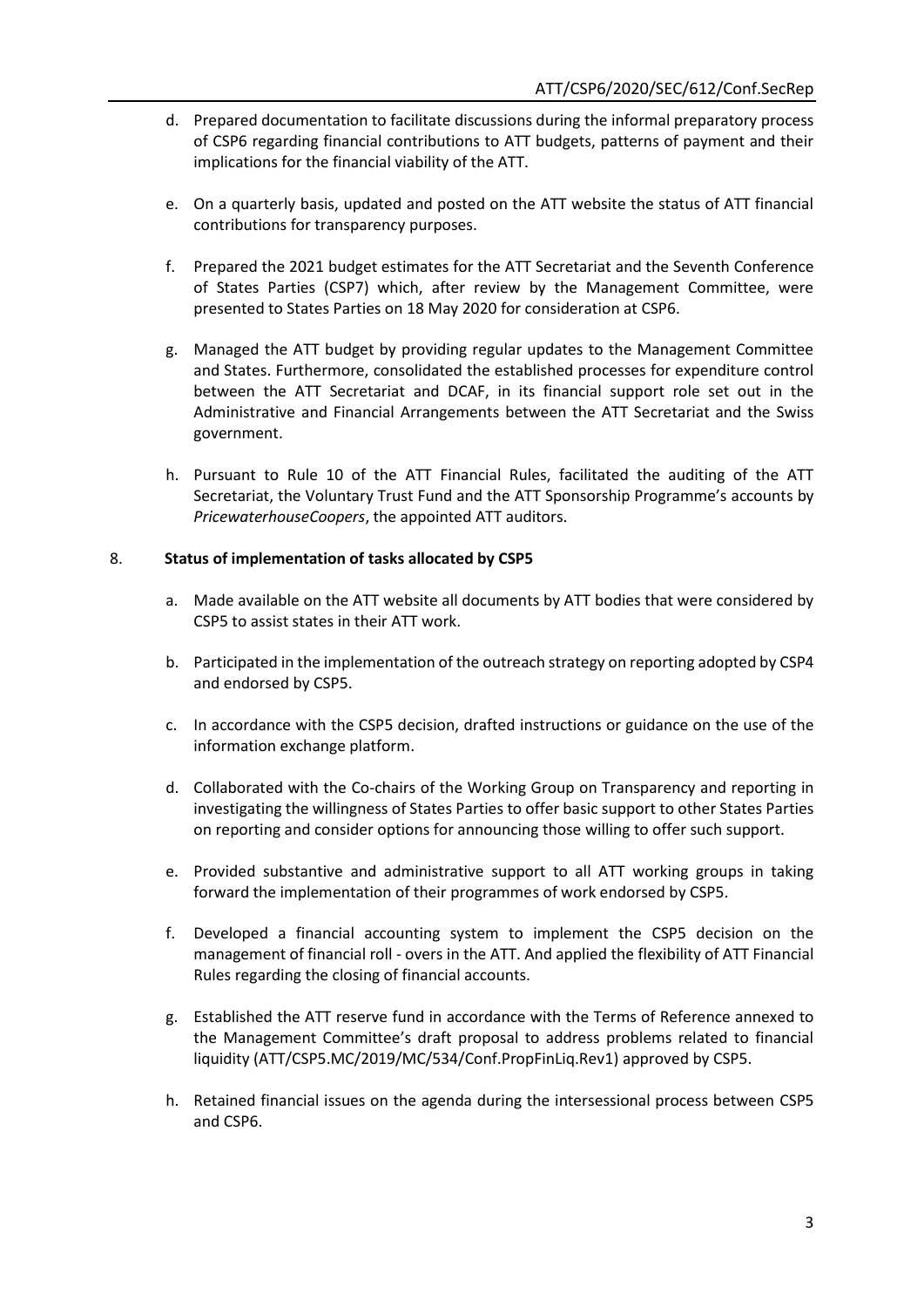## 9. **Sixth Conference of States Parties' Preparations**

- a. Managed the logistical arrangements and related matters including translation and interpretation services for the ATT Working Groups' meetings.
- b. Developed and/or edited the documents for the CSP6 informal preparatory meetings. This included the translation of the documents.
- c. Issued notices and circulated the CSP6 preparatory meeting documents to States Parties, Signatory States and Observer States, international and regional organisations, civil society and industry.
- d. Managed the publication of the CSP6 preparatory meetings' documents and related communications on the ATT website.
- e. Provided procedural, technical and substantive support to the CSP6 President, the Bureau and the Working Groups' Co-chairs and Facilitators as well as the Management Committee.
- f. Provided administrative and substantive support to the three established ATT Working Groups.
- g. Provided support to the CSP6 President and ATT office holders in setting up a process to determine the format of CSP6 in light of the COVID-19 outbreak and the consequent restrictions and limitation on the holding of meetings.
- h. Facilitated the CSP6 arrangements with respect to determination of meeting format, translation and circulation of conference documents, as well as circulation of proposed decisions.

#### **ATT VOLUNTARY TRUST FUND**

10. In its capacity as the Administrator of the VTF, as contemplated in Article 5 of the VTF Terms of Reference and paragraph 104 of the VTF Administrative Rules, the ATT Secretariat, undertook the following activities:

- a. In collaboration with the Chair of the VTF Selection Committee, implemented the VTF Outreach Strategy through engagement in the following VTF outreach events/activities: UNGA First Committee in New York in October 2019, Togo (Lomé), GCSP (Geneva), Island States within the Commonwealth (London) and the VTF 2019 Outreach Day (Geneva).
- b. In October 2019, prepared and circulated the VTF call for contributions to the 2020 project cycle.
- c. In October 2019, prepared and circulated the VTF request for project proposals for the VTF 2018 project cycle with the deadline set for 16 January 2020.
- d. In April 2020, conducted the pre-screening exercise on the received VTF project proposals for the 2020 VTF project cycle, and in May 2020 issued a shortlist to the VTF Selection Committee in accordance with the VTF Guidance for the Selection Process.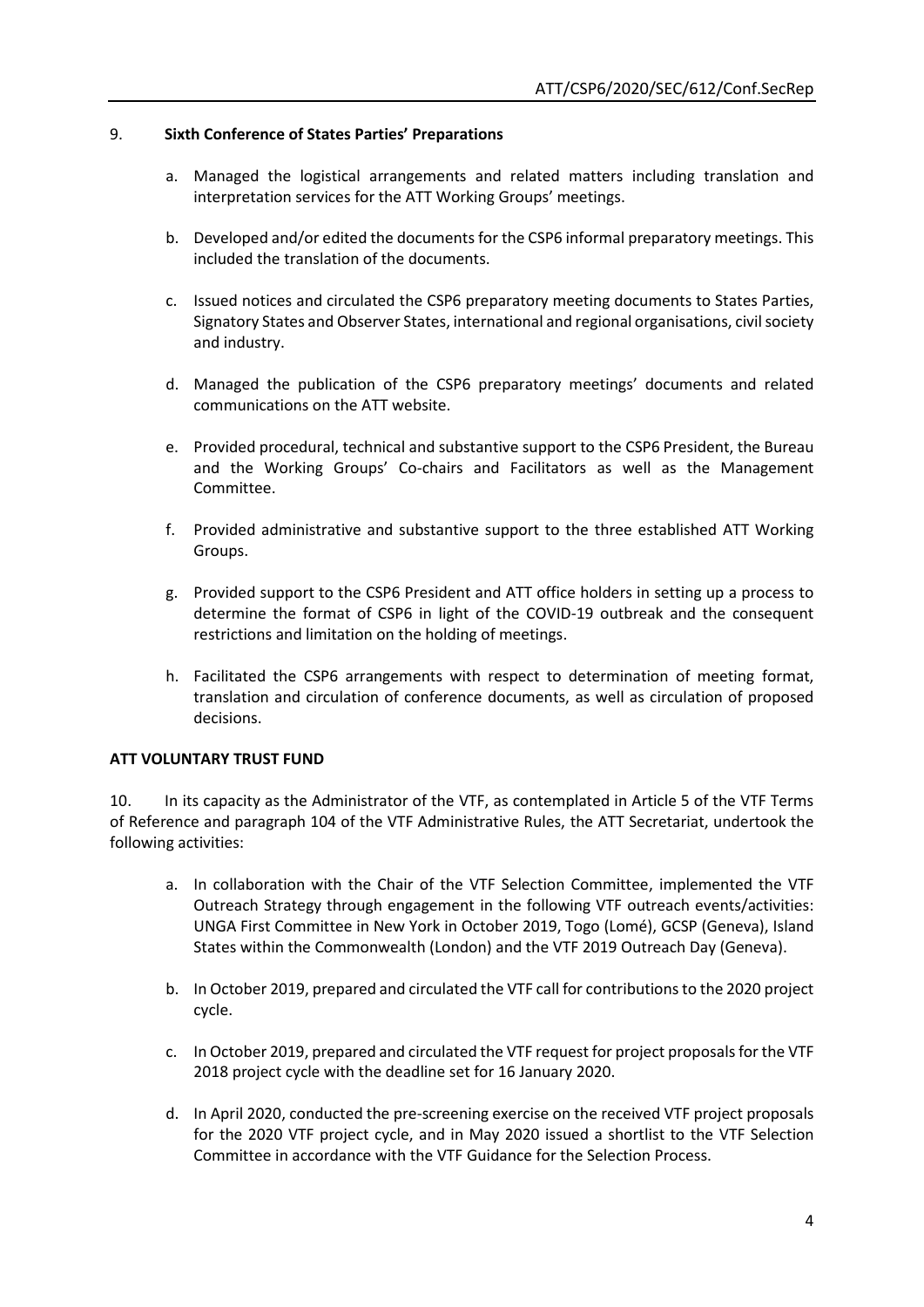- e. Monitored the implementation of the projects approved during the 2017, 2018 and 2019 VTF project cycles including tracking of project performance and financial expenditure.
- f. Prepared all communication to VTF applicants advising of the VTF Selection Committee outcomes.
- g. Negotiated and signed donor agreements with various donors to the VTF.
- h. Prepared and submitted necessary reports to the VTF Selection Committee and to donors.
- i. Set up a framework for negotiation and preparation of grant agreements between the ATT Secretariat and the successful applicants under the 2020 VTF project cycle.
- j. Facilitated the transfer of grants to the grant recipients in accordance with the terms of the grant agreements.

## **ATT SPONSORSHIP PROGRAMME**

**.** 

11. In accordance with the CSP4 entrusting the ATT Secretariat with the administration of the ATT Sponsorship Programme, the ATT Secretariat undertook the activities listed hereunder.

- 12. With respect to the management of sponsorship funds:
	- a. Prepared and issued the 2020 funding proposal and call for contributions to the ATT sponsorship programme in October 2019.
	- b. Maintained the bank account dedicated to the sponsorship programme to facilitate transparency in the accounting and auditing of the ATT sponsorship programme.
	- c. Allocated up to  $8\frac{1}{10}$  of the sponsorship funds received to the administration of the ATT sponsorship programme.
	- d. Prepared a report to CSP6 on the status and implementation of the ATT sponsorship programme.
- 13. With respect to the selection of delegates to be sponsored, the ATT Secretariat:
	- a. Implemented the application procedures for the ATT sponsorship programme, including an application form endorsed by CSP5.
	- b. Advertised the ATT sponsorship programme and issued an invitation to apply to the ATT sponsorship programme in November 2019 for the First CSP6 Informal Preparatory Meeting. As a result of COVID-19 situation and the cancellation of the Second CSP6 Informal Preparatory Meeting and the convening of CSP6 in a written procedure, the sponsorship programme could not be used beyond the First CSP6 Informal Preparatory Meeting for this cycle.

<sup>1</sup> These funds are committed to, *inter alia*, advertising the ATT sponsorship programme, procuring services associated with the ATT sponsorship programme including the engagement of a travel agency, hiring additional (temporary) staff to assist sponsored delegates with their participation in meetings, and communication costs associated with the ATT sponsorship programme.